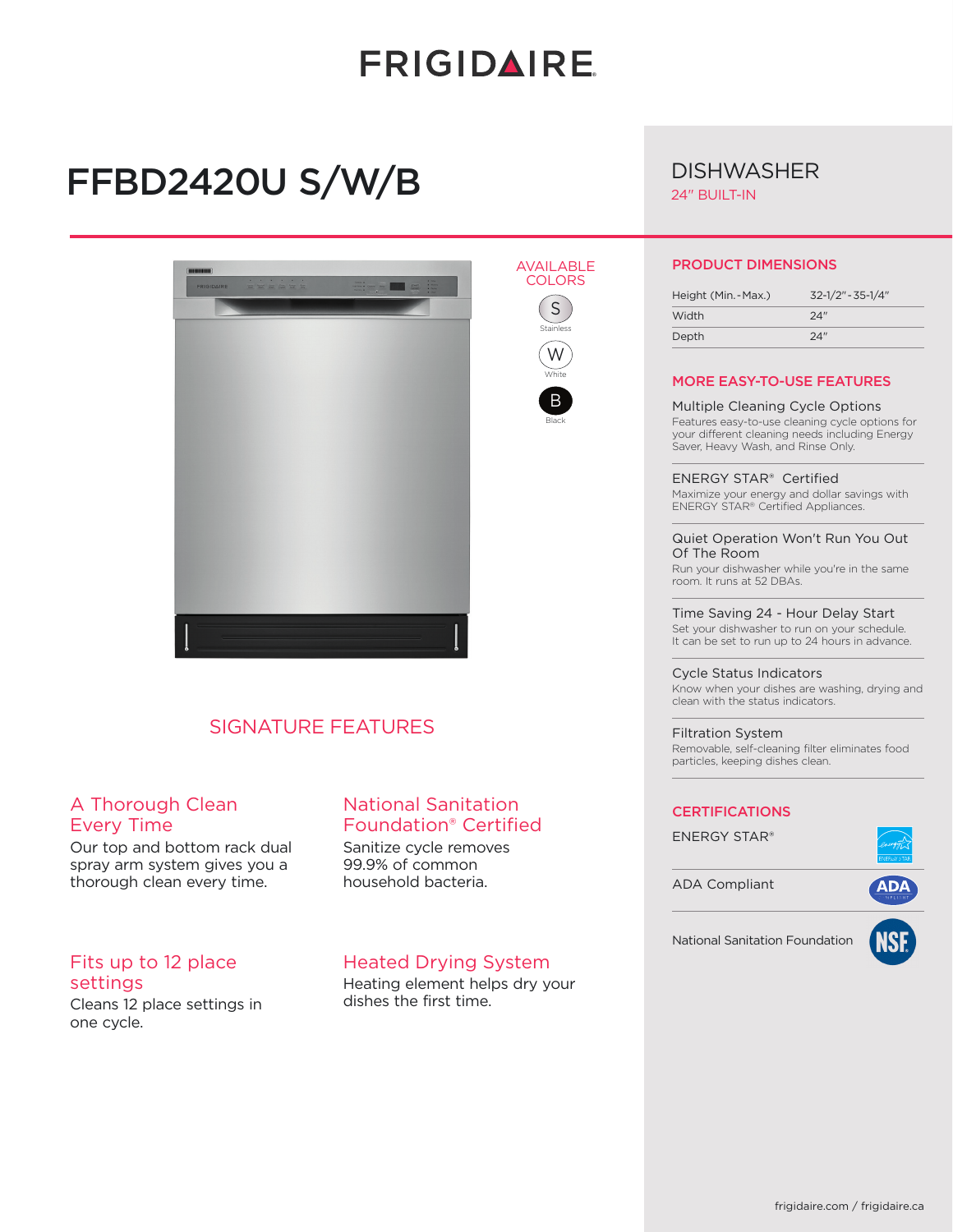# FFBD2420U S/W/B DISHWASHER

24" BUILT-IN

# **FRIGIDAIRE**

#### FEATURES

| Control Design                          | Ready-Select®          |
|-----------------------------------------|------------------------|
| Door Latch                              | Yes                    |
| Stay-Put Door Hinge Design              | Yes                    |
| Low Rinse-Aid Indicator Light           | Yes                    |
| Interior Color                          | <b>Stainless Steel</b> |
| Interior Design                         | Tall Tub               |
| Wash System                             | Direct Feed            |
| Wash Levels                             | $\overline{4}$         |
| Wash Speeds                             | 3                      |
| Sound Package                           | UltraQuiet™ I          |
| Filter                                  | Stainless Steel        |
| Filter Trap                             | Removable              |
| Food Disposer                           | Hard                   |
| dB Level                                | 52                     |
| Drying System                           | Static Vent            |
| <b>CYCLES</b>                           |                        |
| Number of Cycles                        | 6                      |
| PowerPlus™ (Heavy)                      | Yes                    |
| Normal                                  | Yes                    |
| 1 Hr. Wash                              | Yes                    |
| China / Crystal                         | Yes                    |
| <b>Energy Saver</b>                     | Yes                    |
| Rinse Only                              | Yes                    |
| Cycle Indicator Light                   | Yes                    |
| Control Lock                            | Yes                    |
| <b>OPTIONS</b>                          |                        |
|                                         |                        |
| Heat                                    | Yes                    |
| No Heat Dry                             | Yes                    |
| Hi-Temp Wash                            | Yes                    |
| Delay Start                             | 1-24 Hours             |
| Sanitize                                | Yes                    |
| <b>RACK SYSTEM</b>                      |                        |
| Rack Design                             | Deluxe                 |
| Rack Coating                            | Nylon                  |
| Lower Rack -                            |                        |
| SpaceWise® Silverware Basket            | Standard               |
| Upper Rack -                            |                        |
| Rack Type                               | Deluxe                 |
| <b>CERTIFICATIONS</b>                   |                        |
| <b>ENERGY STAR®</b>                     | Yes                    |
| <b>SPECIFICATIONS</b>                   |                        |
| Water Inlet Location                    | Left Bottom Front      |
| Water Usage (Gallons)                   | 6.0                    |
| Water Pressure (PSI)                    | $20 - 120$             |
| Integral Air Gap on Supply              | Yes                    |
| Leveling Legs                           | 4                      |
| Power Supply Connection Location        | Right Bottom Front     |
| Voltage Rating                          | 120V / 60 Hz / 15A     |
| Connected Load (kW Rating) @ 120 Volts1 | 1.44                   |
| Amps @ 120 Volts                        | 10.0                   |
| Shipping Weight (Approx.)               | 83 Lbs.                |
|                                         |                        |

*1 For use on adequately wired 120V, dedicated circuit having 2-wire service with a separate ground wire. Appliance must be grounded for safe operation.*

PRODUCT DIMENSIONS

| A-Height (Min.-Max.)     | 32-1/2" - 35-1/4" |  |
|--------------------------|-------------------|--|
| B-Width                  | 24"               |  |
| C-Depth                  | 24"               |  |
| Depth with Door Open 90° | $44 - 1/4"$       |  |
| <b>CUTOUT DIMENSIONS</b> |                   |  |
|                          |                   |  |
| Height (Min.)            | $32 - 1/2$ "      |  |
| Height (Max.)            | $35 - 1/4$ "      |  |
| Width (Min.)             | 24"               |  |





*Specifications subject to change. Accessories information available on the web at frigidaire.com / frigidaire.ca* **Note:** For planning purposes only. Always consult local and national electric, gas and plumbing codes.<br>Refer to Product Installation Guide for detailed installation instructions on the web at frigidaire.com / frigidaire.c